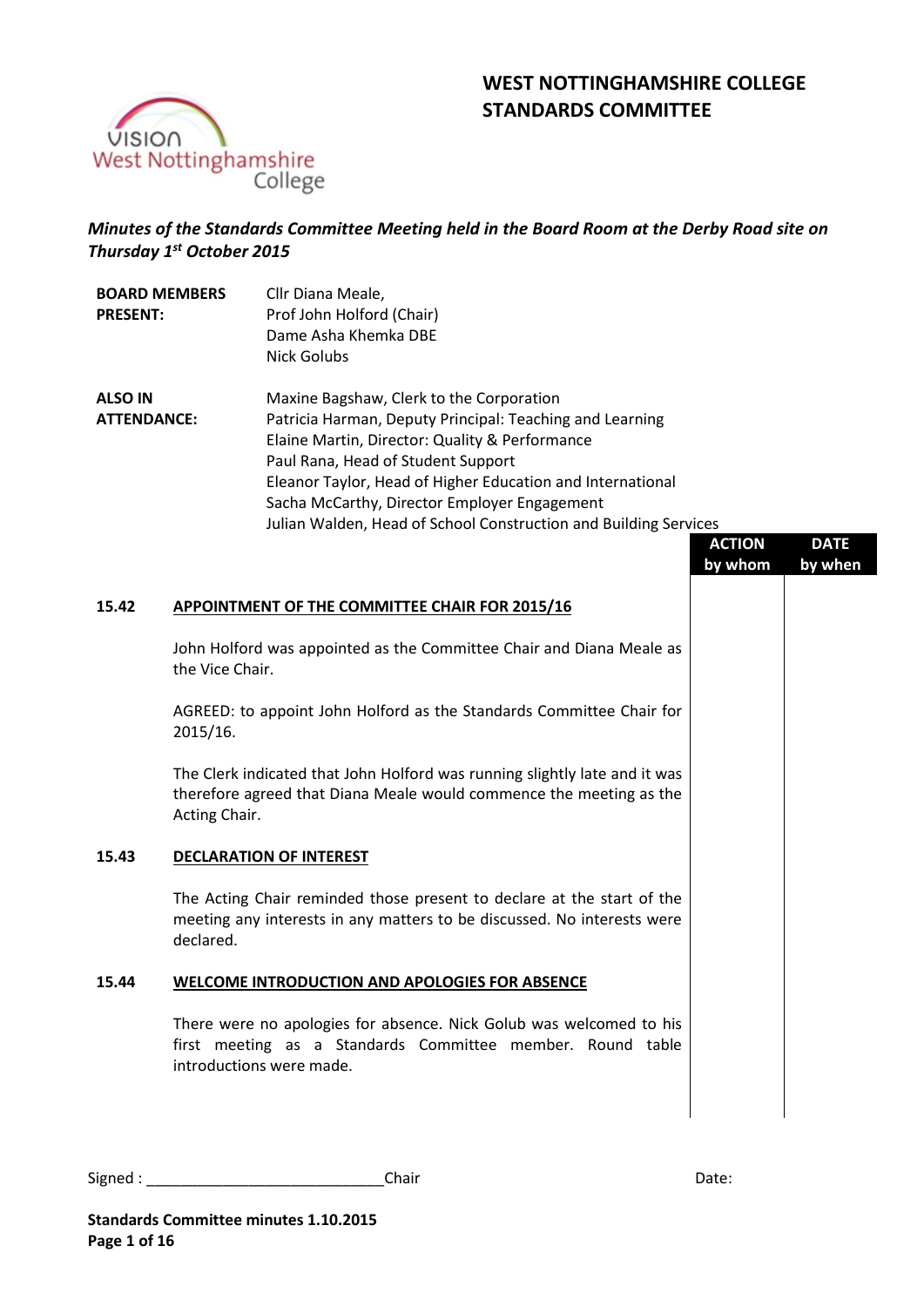## **15.45 MINUTES OF THE MEETING HELD ON 16TH SEPTEMBER 2015**

Members reviewed the minutes and were satisfied that they were a true and accurate reflection of the meeting.

AGREED: to approve the content of the minutes of the meeting held on 16th September 2015.

A number of matters arising were noted:

- Page 2 the Deputy Principal confirmed that an Ofsted update was provided as part of her later report in the meeting.
- Page 3 –Cancelled partner provider observations/visits. An updating report was provided in relation to partner cancellations. The Director of Quality and Performance summarised in section 2.4 all of the reasons for cancellation. She provided assurance that they were all normal operating activities and therefore were not of significant concern to her. What now needs to be reviewed is the timing of re-observations to ensure that they are completed on a timely basis. She expressed the opinion that there were no attempts to avoid observations by partners.
- Page 6 student transition and targeted support. An updated report was circulated which summarises the type of issues that the team support students with and the work undertaken. All agreed that this would need to be a very versatile team. It was confirmed that they have a very strong links with external agencies to ensure that all students have the right level of support required.
- Page 6 in relation to the clarification requested by Paul Rana, he explained that it is not always learners who make complaints. For example, if a mother makes a complaint on behalf of their child as a student then the complaint would be logged as female. It tends to be the case that mothers rather than fathers complain on behalf of students and therefore this will have had an impact on the gender balance regarding complaints.

AGREED: to note the update provided.

(John Holford joined the meeting at 5.10 pm)

### **15.46 ACTION PROGRESS TABLE**

Members reviewed the table and were satisfied that matters were progressing as required.

AGREED: to note the update provided.

| Signed | :hair<br>____ | <br>$\sim$ |
|--------|---------------|------------|
|--------|---------------|------------|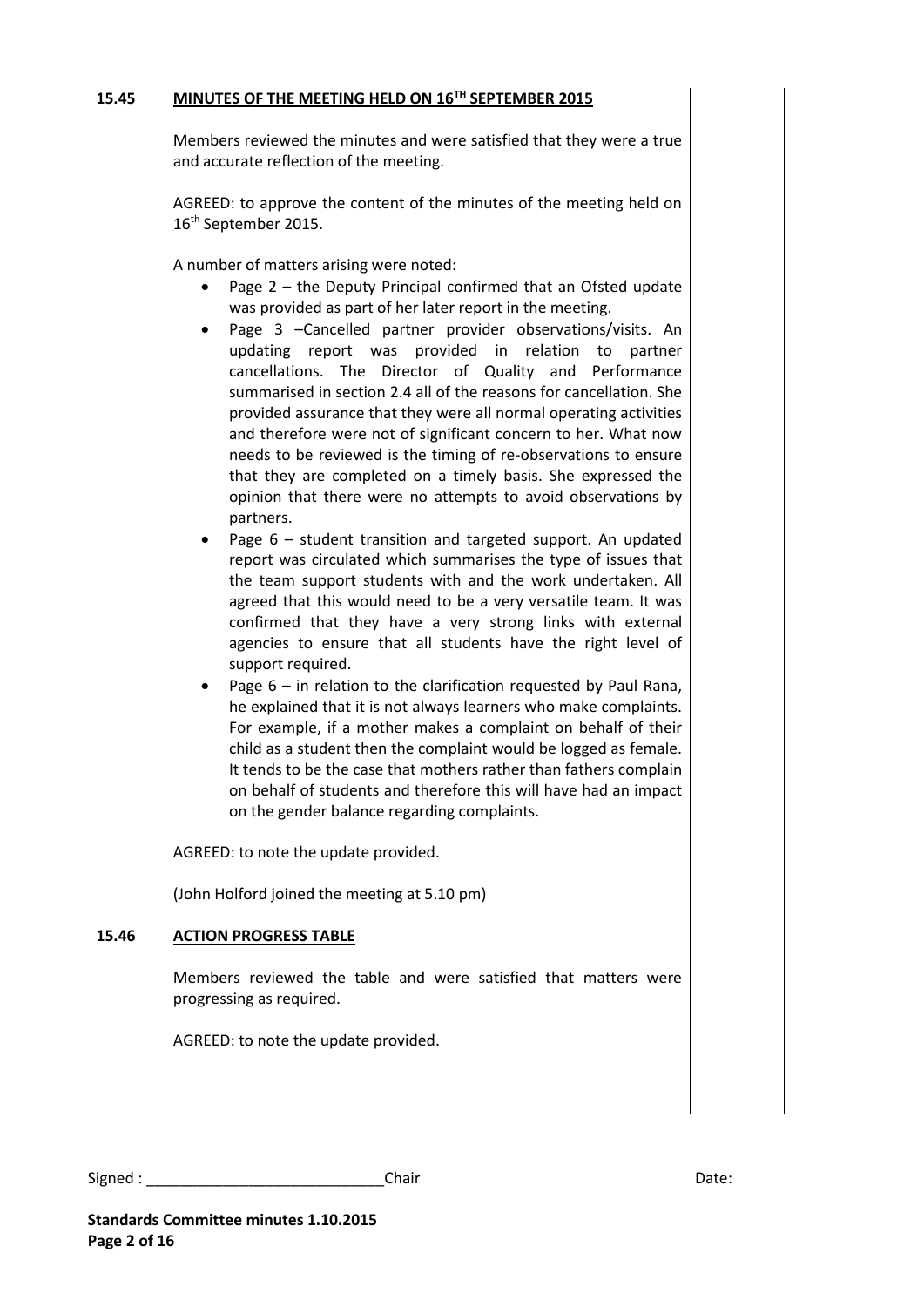# **15.47 DEPUTY PRINCIPALS REPORT**

The Deputy Principal introduced her comprehensive written report and a number of key matters were brought to members attention:

1) Common Inspection Framework – she provided an update to the presentation given to Governors at the June residential. She explained that one of the key changes is the introduction of shorter inspection for colleges judged as 'good' at their most recent inspection. Providers awarded a grade of 'good' for overall effectiveness at their previous inspection will usually be inspected within 3 years from September 2015. This will usually be a short inspection, but may be a full inspection where information suggests that this is the most appropriate course of action, for example if the provider's performance has declined. The inspectors will start the short inspection from the assumption that the provider remains 'good'. This will be tested during the inspection through debate and discussions with leaders, managers and Governors. Governors will need to be very well informed and be able to explain how the College is sustaining and continuing to improve the good quality provision for learners. It also provides the opportunity to demonstrate capacity for driving further improvements. Inspectors will test whether Leaders, Managers and Governors have identified weaknesses or areas in need of development.

The main purpose of the short inspections is to evaluate:

- a) Whether the provider remains good;
- b) Whether safeguarding is effective or not;
- c) The capacity of all Leaders, Managers and Governors to drive continued improvement; and
- d) How well the provider has dealt with any areas identified at the previous full inspection. It was noted that Diana Meale is the link Governor for safeguarding and that she has regular briefing meetings regarding Safeguarding and Prevent with the Deputy Principal and the Director for Communications, Marketing and Learner engagement.

It was confirmed that briefings in relation to the new framework were provided for all curriculum teams during the July staff development week.

2) Ofsted College inspection outcomes – in 2013/14 68% of Colleges were judged to be good or outstanding, this reduced to 41% in 14/15.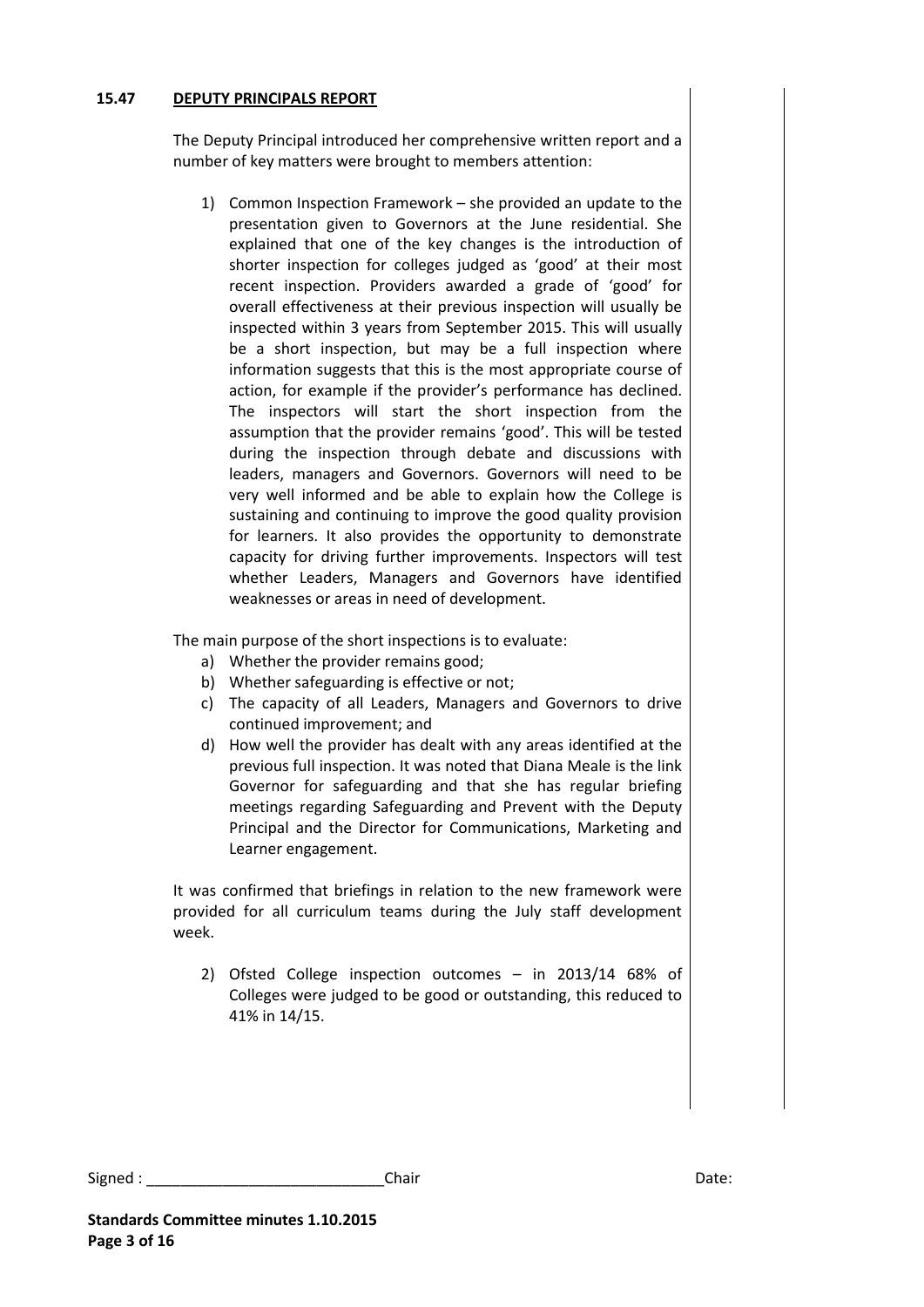3) World Skills UK Skills Competition – following their success in the regional heats of the UK skills competition two students from computer science and two from construction have been selected to take part in the UK skills finals to be held at the NEC in Birmingham in November 2015. All agreed that this was an exceptional result.

AGREED: to note the update provided.

# **15.48 A LEVEL AND GCSE EXAMINATION RESULTS**

The Director of Quality and Performance introduced this item and indicated that there were quite a number of re-marks, predominantly relating to AS results, and that as a consequence the position in relation to AS may change from that reported.

Members reviewed the comprehensive report and key points noted were:

- 141 learners took 1 or more A/A2 qualifications resulting in 353 entries, this is a similar level to 2013/14. 253 learners took 1 or more AS qualifications resulting in 668 entries, being a slight increase of 55 entries from 2014. It was explained that increases are predominantly as a result of the Government agenda through study programmes to ensure students continue to seek to gain a grade C in GCSE Maths and English. The expectation is that numbers will continue to grow year on year.
- 75 AS scripts will be re-marked and it is hoped that this will lead to an improvement.
- The A2 pass rate shows a marginal (0.3%) decline to 98.9% but is 0.8% above the national pass rate of 98.1% and remains consistently high. There were 100% passes in 14 out of 18 subjects. The percentage of passes at higher grades (A\*-B) increased by 11% to 42% from 2013/14. The proportion of A\*-C grade passes at 77% represented an increase of 9% from 2013/14.
- Table 2 in section 3.13 shows the highest performing A2 subjects.
- Subjects that have improved this year in relation to high grade performance A\*-B are set out within paragraph 3.5. Reasons for improvements in high grades are due to an increased focus on poor teaching and outcomes, a greater focus on assessment practice specific to the subjects, improved initial assessment of learners to ensure learners are on the correct programme of study and improved monitoring of individual learner progress. Poor performing subjects are monitored closely in year.
- Gender, ethnicity and disability analysis (GED) 95% of learners studying A/AS levels are aged 16-18, this is relevant contextualisation to the GED gap analysis.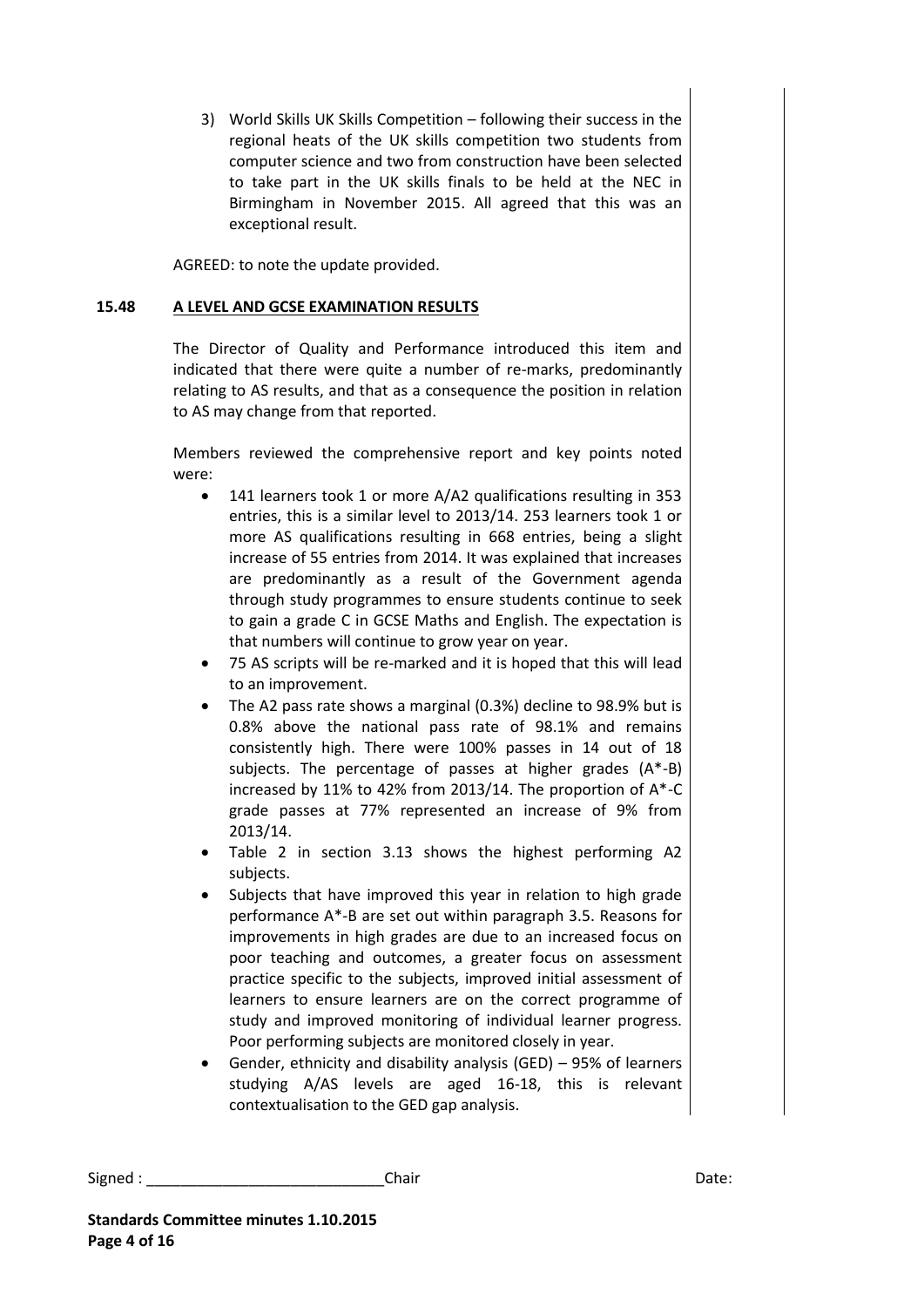In relation to age there are no achievement gaps for overall pass rates at AS or A2. Gender, the greatest proportion of learners studying A levels are female, at AS 63% and at A2 72%. The achievement gap has increased further for female learners from 8% in 13/14 to 15% in 14/15. Ethnicity, the majority of learners studying A levels are white British. At AS ethnic minorities contribute to 7% of the cohort and at A2 3%.

GCSE results summary

- Following re-marks the English position is: 4 improved scores and one element went up a grade but overall grades seem to stay the same. In relation to maths, 11 had no changes and 3 have gone from a grade D to a C.
- The GCSE results for 2015 show that 26.7% of entries were awarded A\*-C grade compared to 52.5% in 2013/14 and A\*-B 7.4% compared to 14.2% in 2013/14. This decline is a consequence of a significant increase in numbers of GCSE entries. Further clarification was provided in relation to this and it was explained to the Committee that if students join the College with GCSE Maths and English at grade D then they are required to re-sit the GCSE. If the grade is below D then they have to undertake functional skills. Both of these requirements remain until they reach 19 years of age. The government agenda is that all students will eventually be working towards a grade C in GCSE Maths and English. This is likely to be a national trend for all FE Colleges and is likely to be a continuing position given the expected increase in numbers in this cohort.

The Principal did indicate that within the education sector there are GCSE reviews ongoing. There is a constant review of what qualifications are most appropriate for the working environment and it is not always believed that GCSEs fit the bill.

In terms of high grades there have been some significant improvements in certain subjects, for example English Literature. The Committee asked that a note of appreciation to the teams showing improvements should be arranged from both the Principal and the Board.

GED data in relation to GCSEs

- Age in GCSE English and Maths success for 16-18 learners is the same rate as adult learners. Retention rates are higher for 16-18 learners (91%) compared to adults (87.5%). Achievement rates are 90.7% and 94.5% respectively. However achievement rates for 16-18 are below the national rate of 95.1%.
- GCSE English, adult learner success is at a higher rate than 16-18 (87.4% and 83.2% respectively).
- GCSE Maths, 16-18 year old success is at a slightly higher rate than adult learners.

```
Signed : ____________________________Chair Date:
```
Principal Oct 2015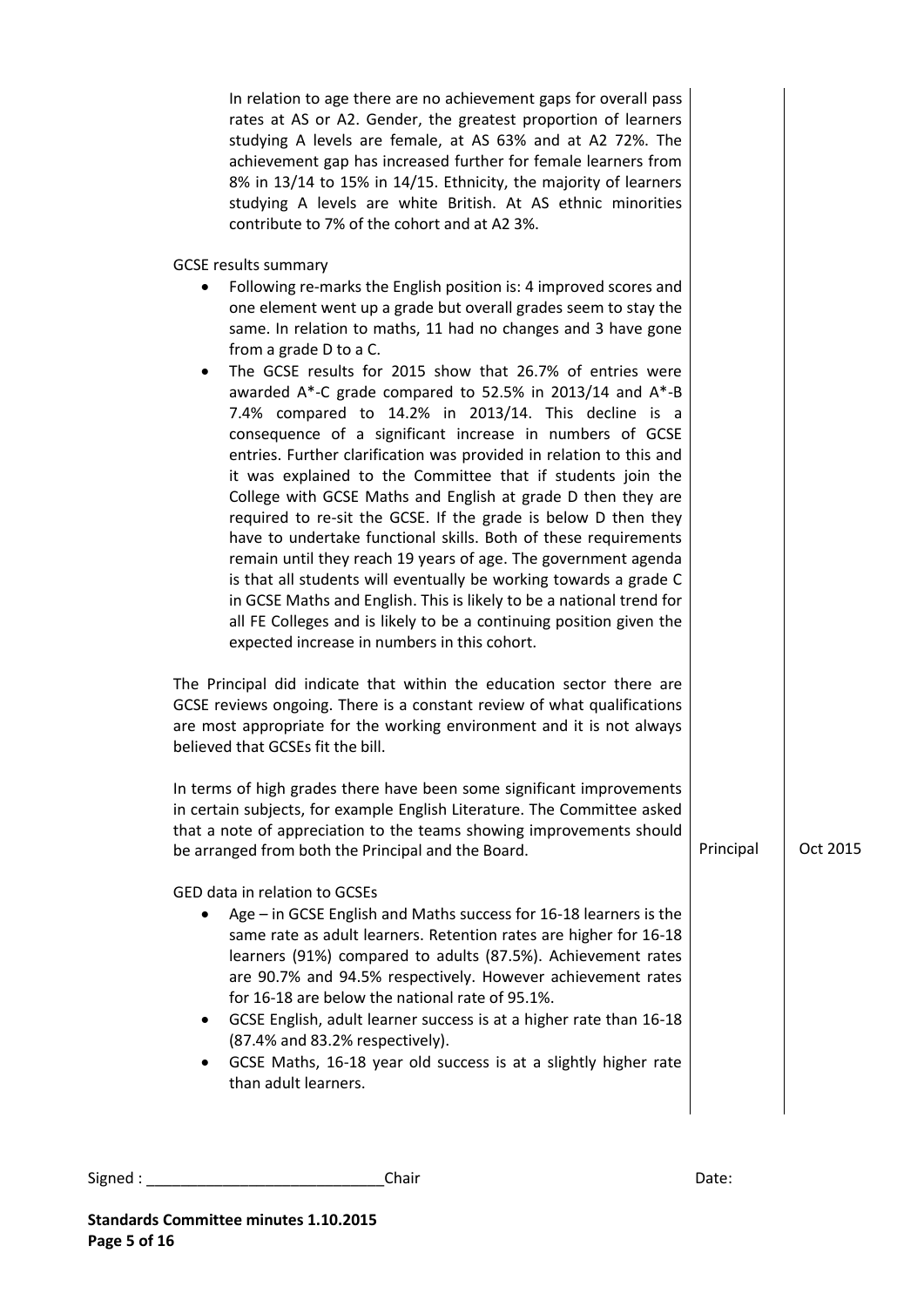| Both are in line with national rates and this is due to higher rates<br>of retention for 16-18 learners at 94% compared to 88.4% for<br>adults. However, achievement by adults is higher at 92.1%<br>compared to 87.3%.<br>Ethnicity $-$ a small volume of learners are from ethnic minority<br>٠<br>heritage backgrounds compared to white British<br>Gender - success rates for male and female learners are in line<br>$\bullet$<br>with each other at 83.3% and 82.5% respectively. There are no<br>significant variances for other subjects.                                                                                                                                                                                                                                                                                                                                                             |                         |          |
|---------------------------------------------------------------------------------------------------------------------------------------------------------------------------------------------------------------------------------------------------------------------------------------------------------------------------------------------------------------------------------------------------------------------------------------------------------------------------------------------------------------------------------------------------------------------------------------------------------------------------------------------------------------------------------------------------------------------------------------------------------------------------------------------------------------------------------------------------------------------------------------------------------------|-------------------------|----------|
| 42 learners who came with a grade D at GCSE (Maths or English)<br>increased their grade. 167 remained at a D grade and 109 dropped at<br>least one grade. The Committee all acknowledged that this showed the<br>scale of the challenge to be faced by the College and the FE sector<br>generally.                                                                                                                                                                                                                                                                                                                                                                                                                                                                                                                                                                                                            |                         |          |
| A2 progression - ten students progressed to Russel group universities. 83<br>students progressed to universities which is 62%. In 2013/14 this was 62<br>students and represented 47%.                                                                                                                                                                                                                                                                                                                                                                                                                                                                                                                                                                                                                                                                                                                        |                         |          |
| Actions for improvement have been agreed. The new Head of School for<br>English, Maths, Academic and Professional Studies is responsible for A<br>Level and AS provision. The delivery of Maths and English is a centralised<br>function falling within the remit of this Head of School who will work<br>with other Heads of School to ensure delivery on action plans to address<br>key improvements detailed in the report.                                                                                                                                                                                                                                                                                                                                                                                                                                                                                |                         |          |
| AGREED: to note the content of the report provided.                                                                                                                                                                                                                                                                                                                                                                                                                                                                                                                                                                                                                                                                                                                                                                                                                                                           |                         |          |
| <b>HE UPDATE</b>                                                                                                                                                                                                                                                                                                                                                                                                                                                                                                                                                                                                                                                                                                                                                                                                                                                                                              |                         |          |
| The Head of HE and International introduced this item and drew<br>members attention to her report:<br>The report includes the outcomes of the QAA HE review with 3<br>areas of good practice, 4 recommendations and an affirmation.<br>She confirmed that action planning is in place with the key action<br>identified so far as being to improve employer involvement.<br>The draft HE and HLS Strategy 2015-18 takes a broader approach<br>to high level provision reflecting the plans for the new University<br>Centre. This will be considered by the College Executive team in<br>September and presented to the Board for approval in<br>November.<br>The report highlights the new data net reporting of HE data,<br>٠<br>finalised data for 14/15 will be available following the last<br>assessment Board.<br>The report summarises quality assurance and enhancement<br>arrangements for 2015/16. | Director of<br>Strategy | Nov 2015 |

**15.49**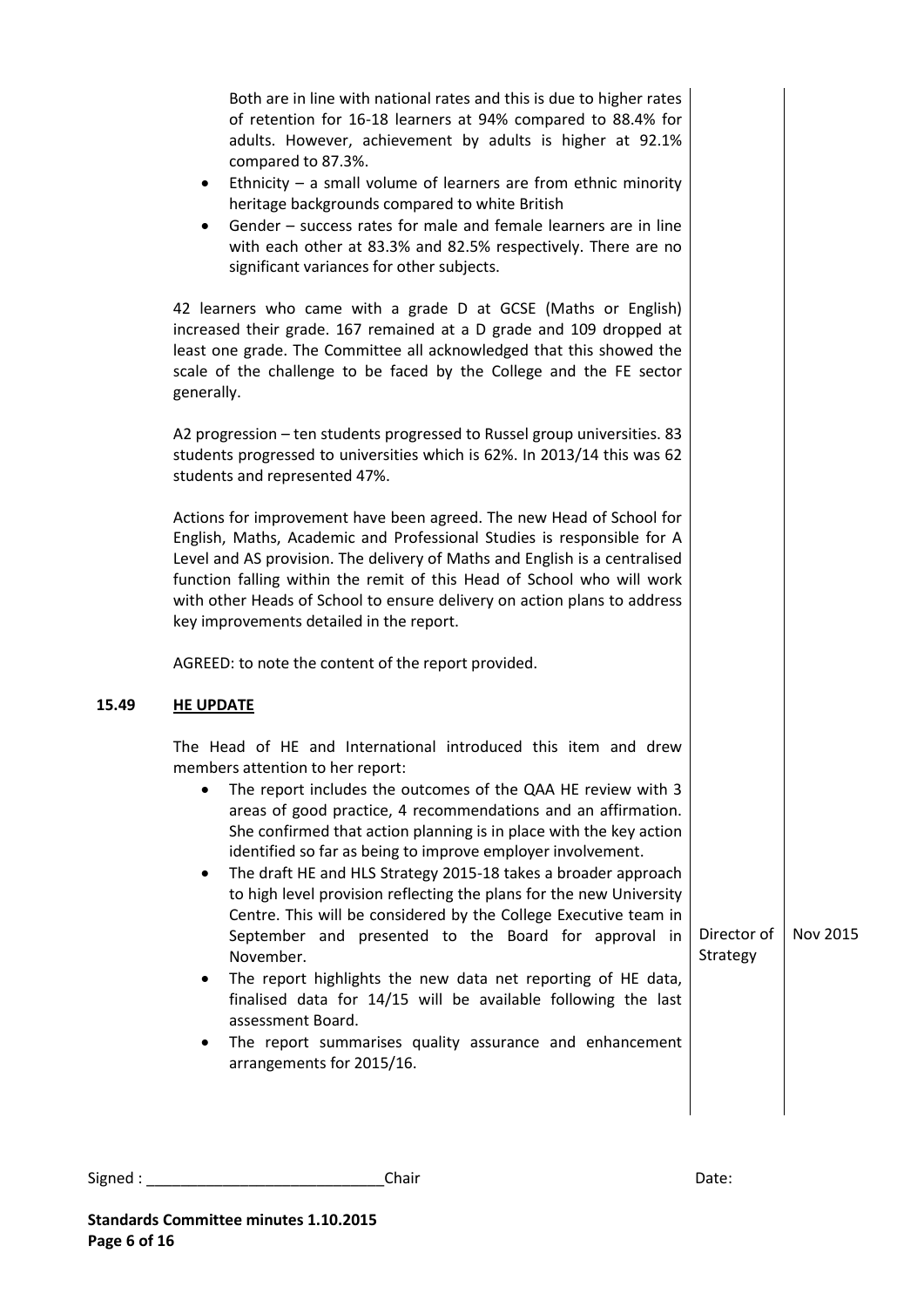December 2015

Deputy Principal and Head

HE

- It was noted that the self-assessment report (FE) and the selfevaluation document (HE) will be presented to the December Committee meeting for review.
- The Committee were advised that the results from the national student survey (NSS) 2015 were discussed in detail at the most recent HE academic standards Committee.

The College overall satisfaction has increased to 86% from 81% and is now above the average for FE Colleges which is 81%. Responses show that action taken to improve perception of course organisation has been effective, responses on the student union remain below average hence the proposal of a HE Guild. Key actions for 15/16 will be on personal development and on perceptions of the LRC and access to specialist resources. The Committee questioned what the average is across the whole of the HE sector. It was confirmed that the position is 86%, so the College is exactly where it needs to be to compare itself with all HE providers.

In terms of student recruitment the College is currently 10 students above target.

One final point brought to members' attention is the prestigious launch of the NEMCOM network project which will take place at the College on 6<sup>th</sup> October 2015.

AGREED: to note the content of the update provided.

# **15.50 TEACHING AND LEARNING OBSERVATION END OF YEAR REPORT**

The Director of Quality and Performance introduced this item and reminded the Committee that observations are only one indicator of the quality of learning and teaching. Other mechanisms are used for triangulation including learning walks etc.

Key matters brought to members attention:

- Summary of on campus TLA observations 253 developmental observations were completed during 14/15. 280 graded observations (excluding re-observations) were completed in 14/15. The grade profile is 86.1% good or better, 11.17% requires improvement and 2.3% is inadequate.
- The table on page 40 illustrates graded observations conducted by the Colleges observation team. This grade profile excludes any members of staff that left in year and their associated grade.
- The highest performing areas are employer engagement with 94% good or better and 50 observations, and engineering and transport skills with 100% good or better with 23 observations.

```
Signed : ____________________________Chair Date:
```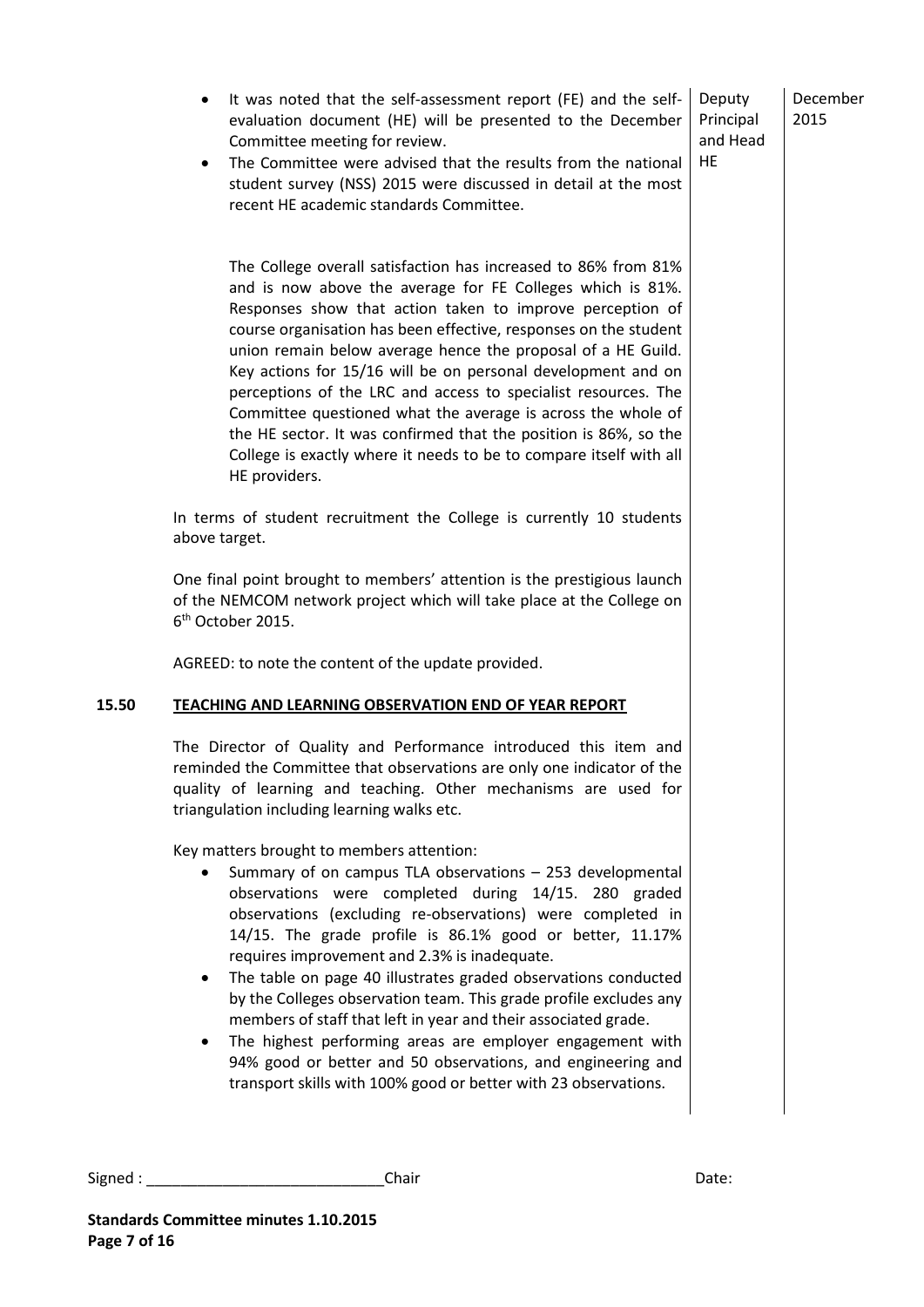- 39 observations received a grade 3 or 4. All grade 3 and 4 observations are subject to re-observation. 33 received a reobservation during 14/15. The re-observation grade profile shows 81.7% of these sessions were graded good or better.
- Pages 41-43 explain in detail improvement activities. Assurance was given that the College invests very heavily in CPD.
- Teaching and learning induction  $-$  all new delivery staff are required to complete the mandatory teaching and learning induction programme.

63 new delivery staff have completed the programme in 14/15. 45 staff opted to access 'moving on coaching' following the completion of the 1 day induction.

A summary of off campus teaching learning and assessment observations 1<sup>st</sup> September 2014 through to 31<sup>st</sup> August 2015:

- A new process has been introduced this academic year to ensure partners take responsibility for the quality of teaching, learning, training and assessment in an effort to improve the quality of delivery but supported through the learning consultant roles. The College is seeing much greater 'buy in' to the process. The College is putting much more resource in to the partner portal and is assured through IT tracking that they are using and accessing the portal more frequently.
- Partners are now required to carry out all graded observations. The learning consultants have delivered full training to all observers within partner providers (48 partner staff are observing within partner provision) and to ensure accuracy/support the development of partner observers the learning consultants are jointly observing with partners.
- A risk based approach to the number of joint observations completed with each partners (25%-75% depending on the risk rating) has been applied in 14/15 to ensure accuracy and all reobservations (grade 3 and 4) are jointly observed. This process is closely monitored and if concerns are identified the learning consultants carry out unannounced joint observations. 100% of observation reports are moderated by the learning consultants.
- 231 subcontractor partner provider staff are currently delivering learning to College students. This is continuously reviewed throughout the year to ensure observations are completed where required. It was explained that there is turnover in relation to partners and partner staff and therefore a month by month rolling programme is in place which is regularly reviewed.
- The grade profile for partners is 66.3% good or better teaching (excluding re-observations) this is a 10.5% increase in good or better teaching compared to the same point in the prior year.
- 100% of observations reported are moderated within the QTLP. This process has been positively received by partner providers and is supporting the improvement of teaching and learning.

Signed : \_\_\_\_\_\_\_\_\_\_\_\_\_\_\_\_\_\_\_\_\_\_\_\_\_\_\_\_Chair Date: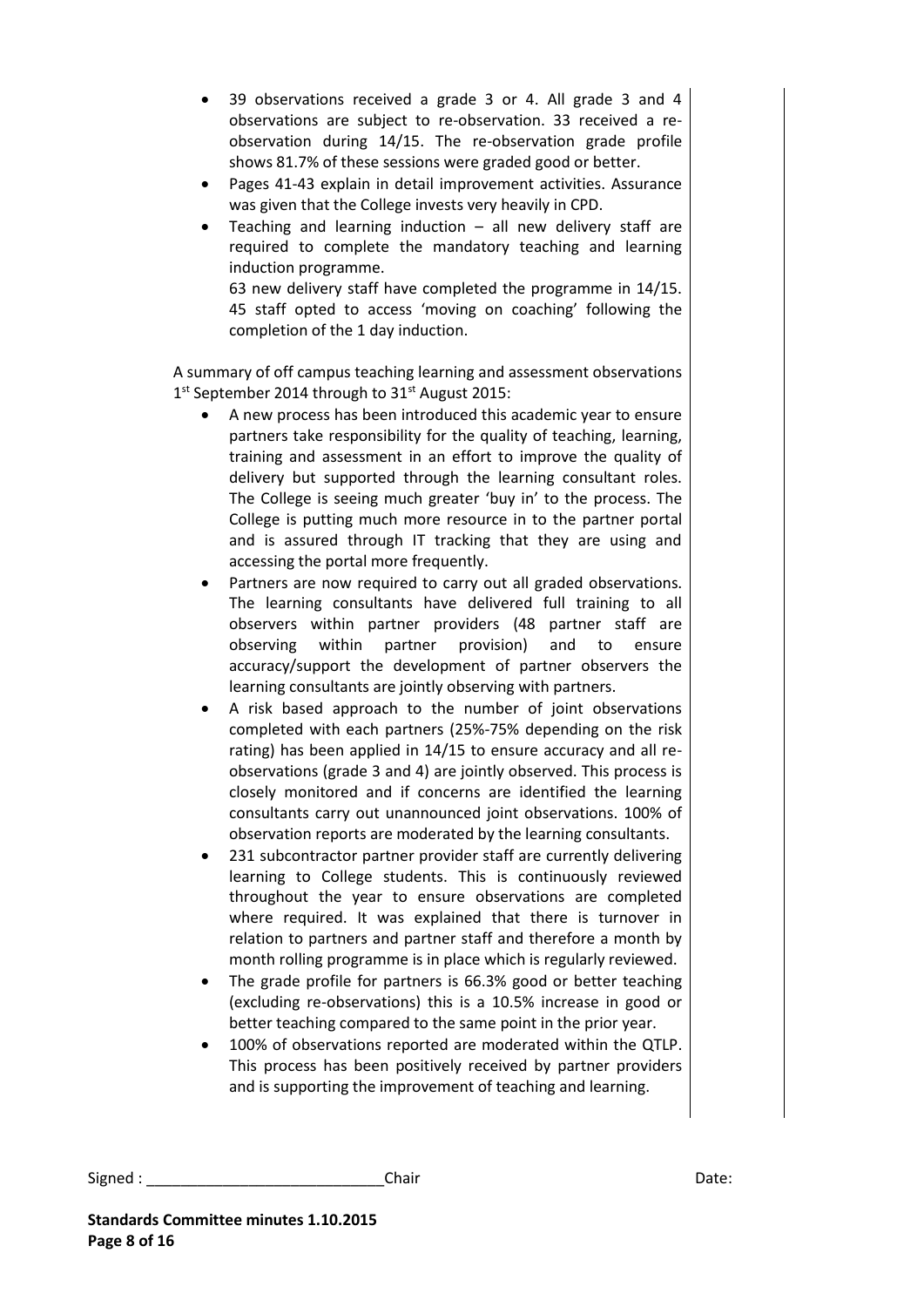- Questioning is both the top strength and area for development, therefore indicating that it is inconsistent and will continue to be a key focus during 2015/16.
- During the 14/15 academic year 267 partner provider staff accessed support for learning, training and assessment in the form of bespoke programmes.

In summarising the position it was acknowledged that onsite College observations are better than partners and therefore the College has got to continue to work to improve partner results.

The Committee felt that it was important, given this pattern, to be cautious regarding the percentage split between on and off campus delivery. The Deputy Principal indicated that it is important to take partners 'in the round' and look at the full context as there are other measures, for example student outcomes. It was agreed that there is a need to look at each partner provider as a whole. It was confirmed that there are partners who are currently on an exit strategy and that some of these are because the teaching and learning is simply not at the level the College requires.

AGREED: to note the content of the update provided.

# **15.51 LEARNER VOICE**

The Head of Student Services introduced his report and confirmed that its purpose was to update members on the QDP exit survey and also bring to the Committee the Learner Voice Strategy for 2015-18 for approval.

In relation to the exit learner survey the Committee were reminded that the survey consists of 40 questions covering all aspects of the College experience for students, from teaching and learning to support and facilities. 30 of the questions were the same as the prior year and therefore allow for direct comparison. The exit survey was completed by 2077 students compared with 2598 students in 2014 and 2352 in 2013. The participation rate has decreased. Assurance was given that the survey is operated online and is made available before students leave but clearly there is more work to be done in relation to improving participation. It was confirmed that the HE completion rate for the exit survey was also lower this year.

In terms of the questions, the red RAG rated items show a decline and green are improvements. It was noted that the most significant areas of decline relate to the diner and transport. Assurance was given regarding the internal processes in place to deal with and address any issues raised. The Committee agreed that it was pleasing to note that there were no significant movements in relation to the teaching and learning elements of the questionnaire.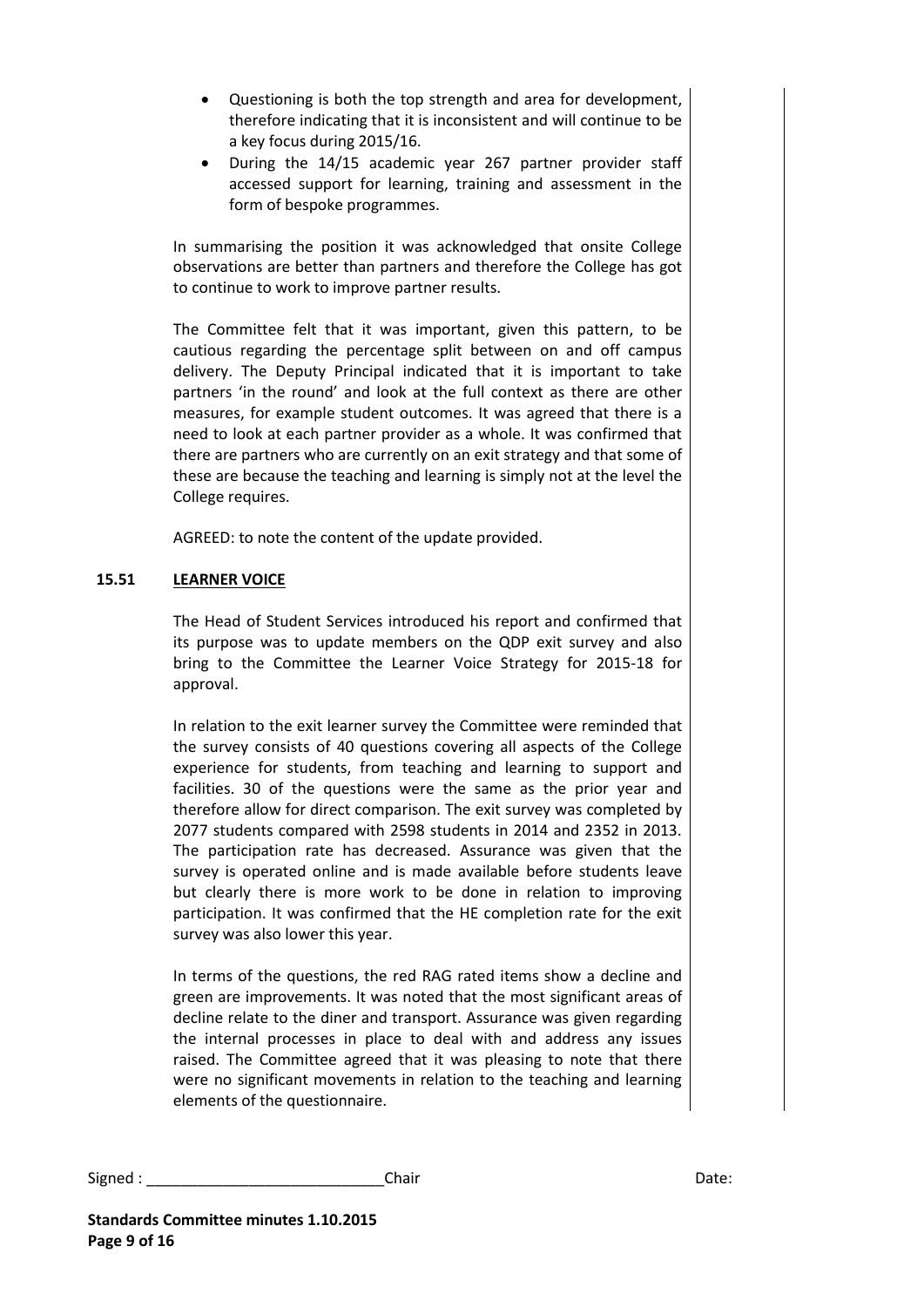Within the process it was confirmed that students are able to leave more detailed comments and in reality these are more useful than simply agreeing or disagreeing to the questions posed.

AGREED: to note the content of the QDP exit learner survey completed in July 2015.

In relation to the Leaner Voice Strategy it was confirmed that this has been updated for 2015-2018. It incorporates the Prevent agenda, with the introduction of a prevent user group to allow for student input in to the College prevent strategy.

The strategy also now includes the new College LGBT student group and links its work in to the College Equality and Diversity Steering Group. Finally, the strategy mentions the establishment of the student council composed of a lead representative from each school of learning and representative from HE.

AGREED: to approve the Learner Voice Strategy for 2015-2018.

# **15.52 STUDENT DESTINATIONS**

The Director of Quality and Performance introduced her detailed report and a number of key items were noted.

- 1) Analysis of intended destinations 2014/15 of fulltime learners classroom based.
	- Learner progression at West Nottinghamshire College is excellent with an overall positive outcome (where known) for learners within scope of the survey at 97.4% (being a 1% increase on 13/14).
	- The highest proportion of learners (1542) 44.4% intended to progress on to other courses at West Nottinghamshire College for 13/14. This is a reduction from 52.7% on 12/13 even though learner numbers have increased in this category. The reason for this may be that more learners are obtaining full time employment.
	- In 14/15 there was an increase in the number of learners intending to go in to full time employment compared to the previous year. This may be as a result of an upturn in the economy. However, it was noted that actual destinations reported later in the year will be more important.
- 2) Analysis of actual destinations for 13/14 full time completers classroom based learners only.
	- 2815 full time learners completed their studies at the end of 13/14 of these 1336 (47%) were female and 1479 (53%) were male.

Signed : \_\_\_\_\_\_\_\_\_\_\_\_\_\_\_\_\_\_\_\_\_\_\_\_\_\_\_\_Chair Date: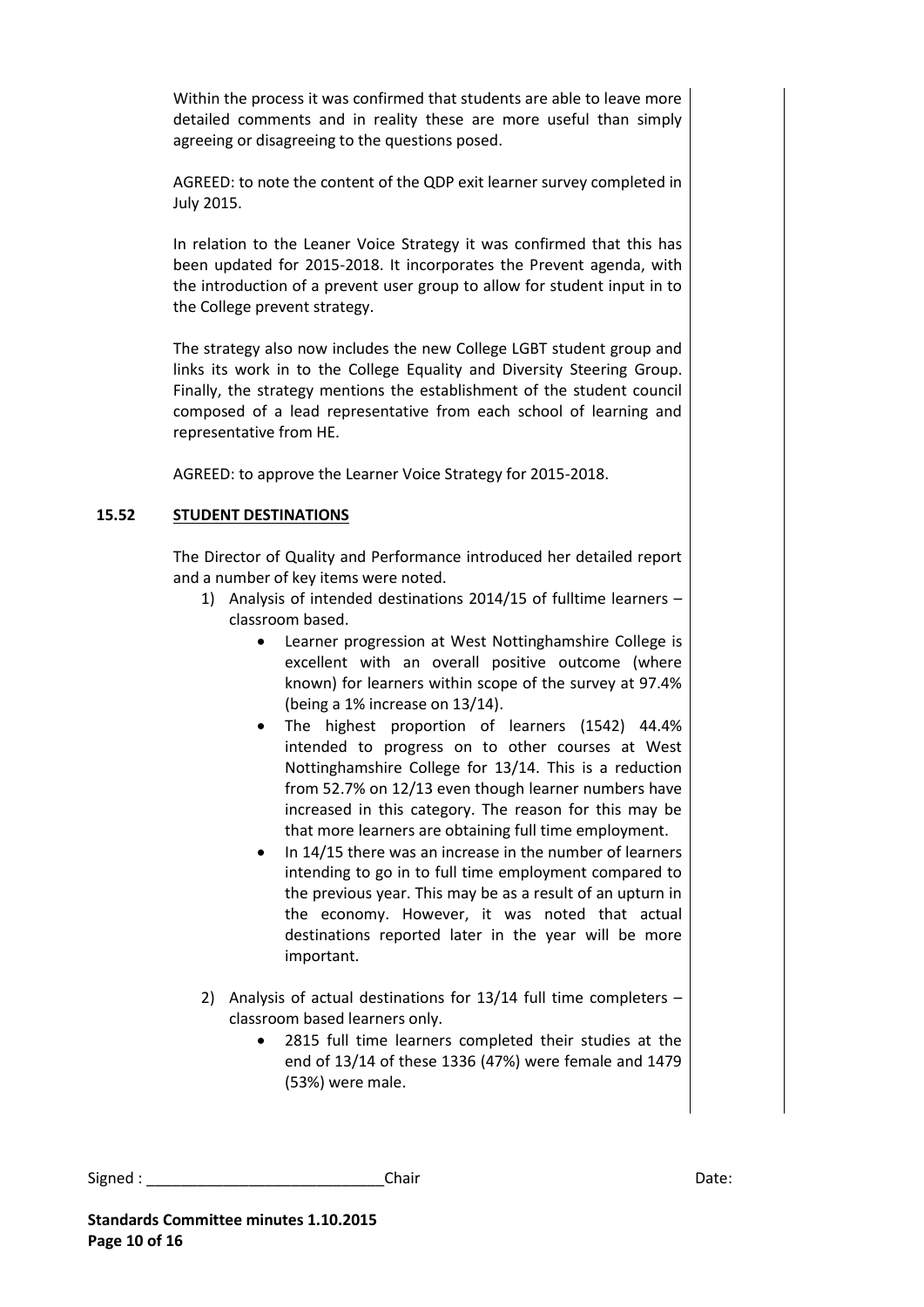91% of the 2815 learner destinations were known which showed an excellent response rate for the data gathering methodology employed. Actual positive progression/destination data for learners in 13/14 was excellent at 89%. 1682 (65%) learners remained in further education.

 Of the 2575 fulltime learners who completed their studies and who were contacted 2061 continued in education/training (80%) thus only 514 (20%) of learners were eligible to progress in to employment and of those 457 89% actually gained employment, 351 (66%) gained fulltime employment whilst 106 (20%) gained part time employment. Apprenticeships accounted for 76 learners (14% of destinations).

Of the fulltime learners whose destination location was known 67% stayed within the Mansfield area, 15% gained employment within the East Midland regions and 5% moved nationally. 30% gained employment in the same sector they studied in although this data may be unreliable due to learners lack of understanding of sector subjects. Therefore actual destinations in 14/15 will collect actual job titles to better determine the validity of sector employment.

- 3) Fulltime learner (in year withdrawals for 13/14 & 14/15)
	- In 13/14 29% of the 350 withdrawals went in to employment. 'Other' and 'personal reason' categories accounted for 37% of withdrawals.
	- Of the 367 learners that withdrew up to  $31<sup>st</sup>$  July 2014/15, 94 (26%) moved in to employment.
	- Overall destinations for the business development unit is: 98% apprenticeships, 100% of workplace learning leavers and 96% of ALR leavers achieved a positive destination in 14/15.
	- ALR there have been 4135 ALR leavers where a destination outcome is known for this contract year and of these 96% progressed in to a positive destination.
- 4) Higher education actual destinations for 2013/14.
	- HE actual destination information is captured both prior to learner graduation in November each year and at the actual graduation event if not captured prior. From the responses 98 (71%) were in employment and 30 (24%) of those have secured a new job since graduating. 12 (10%) had secured a promotion or a salary increase identifying improved career prospects. 54 (43%) were continuing in continuing education.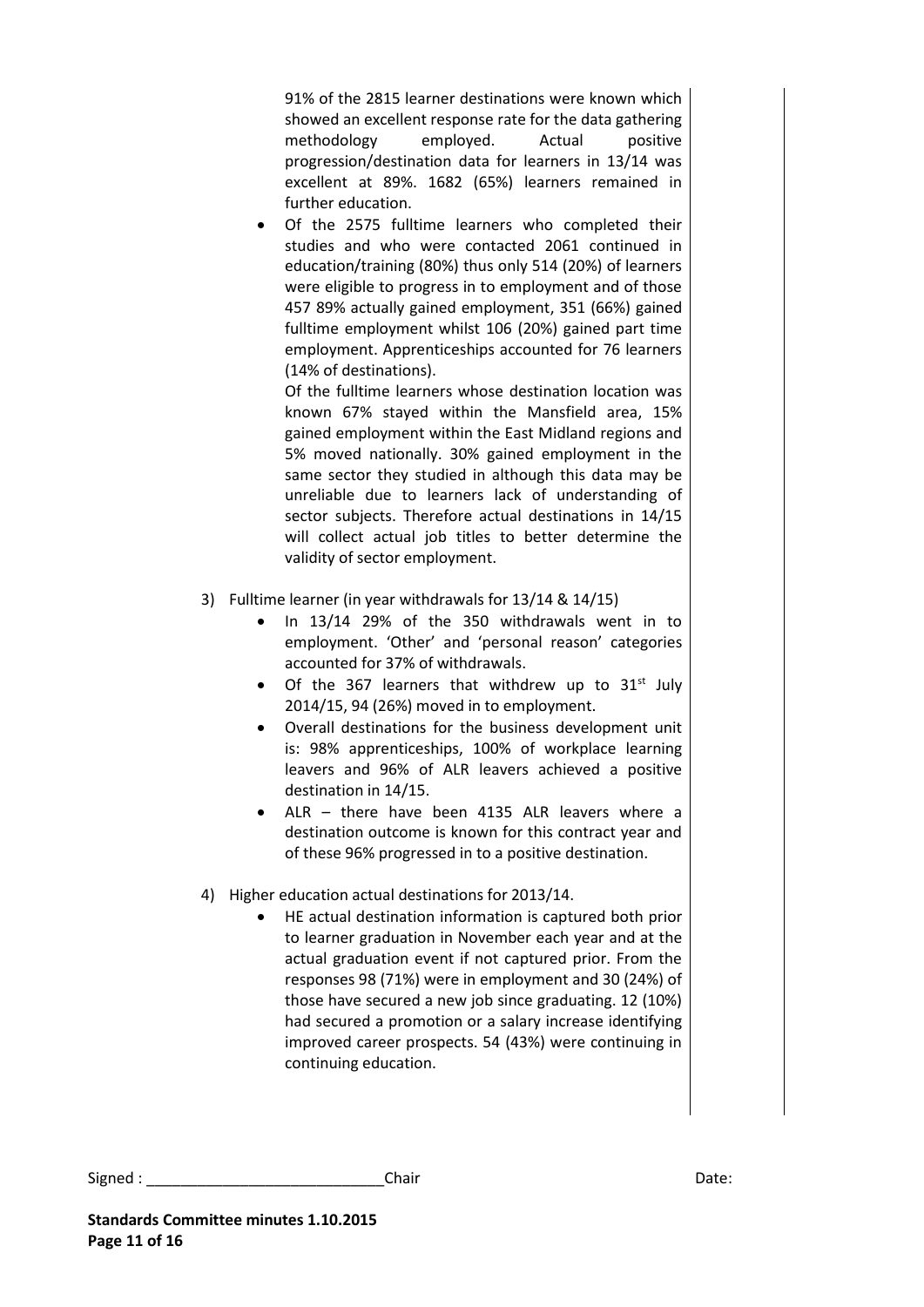In general discussion all Committee members acknowledged the importance of destinations data. It was felt that the College has taken quite a holistic approach to obtaining an accurate picture both in terms of intended and actual.

The Committee felt that the College had a very positive story to tell in terms of its destinations at all levels including HE, FE and employer engagement. It was confirmed that this information would be replicated within the SAR.

In terms of the data provided it was confirmed that page 72 covers both progression and destinations. As a matter of process the Committee questioned how the College collects the data provided. It was confirmed that this is done by email, text message and call centre. The College starts with electronic contact for those learners who they know are not returning to College. If they fail to respond by email or text then they will follow up with a telephone call. If this is not successful then they will also speak to tutors who often have knowledge regarding actual destinations.

The Committee all agreed that it was very pleasing to see a high proportion of known and positive destinations.

AGREED: to note the update provided.

# **15.53 STUDY PROGRAMMES 2015/16**

The Deputy Principal introduced this item and drew members' attention to section 2 of her report which sets out the study programme principles and the component parts. Key matters summarised within the report were:

- Funding and delivery hours funding is now allocated on a per student not a per qualification basis. Funding for a fulltime student equates to 540 guided learning hours. The value of which is circa £4,500.
- Qualifications students are required to undertake a substantial qualification which may be A levels or a vocational qualification. This will form the largest element of their programme.
- Maths and English in 2014/15 3002 students enrolled to a 16-19 study programme and of these 311 had not attained GCSE A\*-C on entry (but did have Maths) 258 had not attained GCSE A\*-C Maths on entry (but did have English) 916 had not attained GCSE A\*-C Maths or English on entry. This equates to 40.9% of entrants not having attained GCSE A\*-C English and 31.9% not having attained GCSE A\*-C GCSE Maths.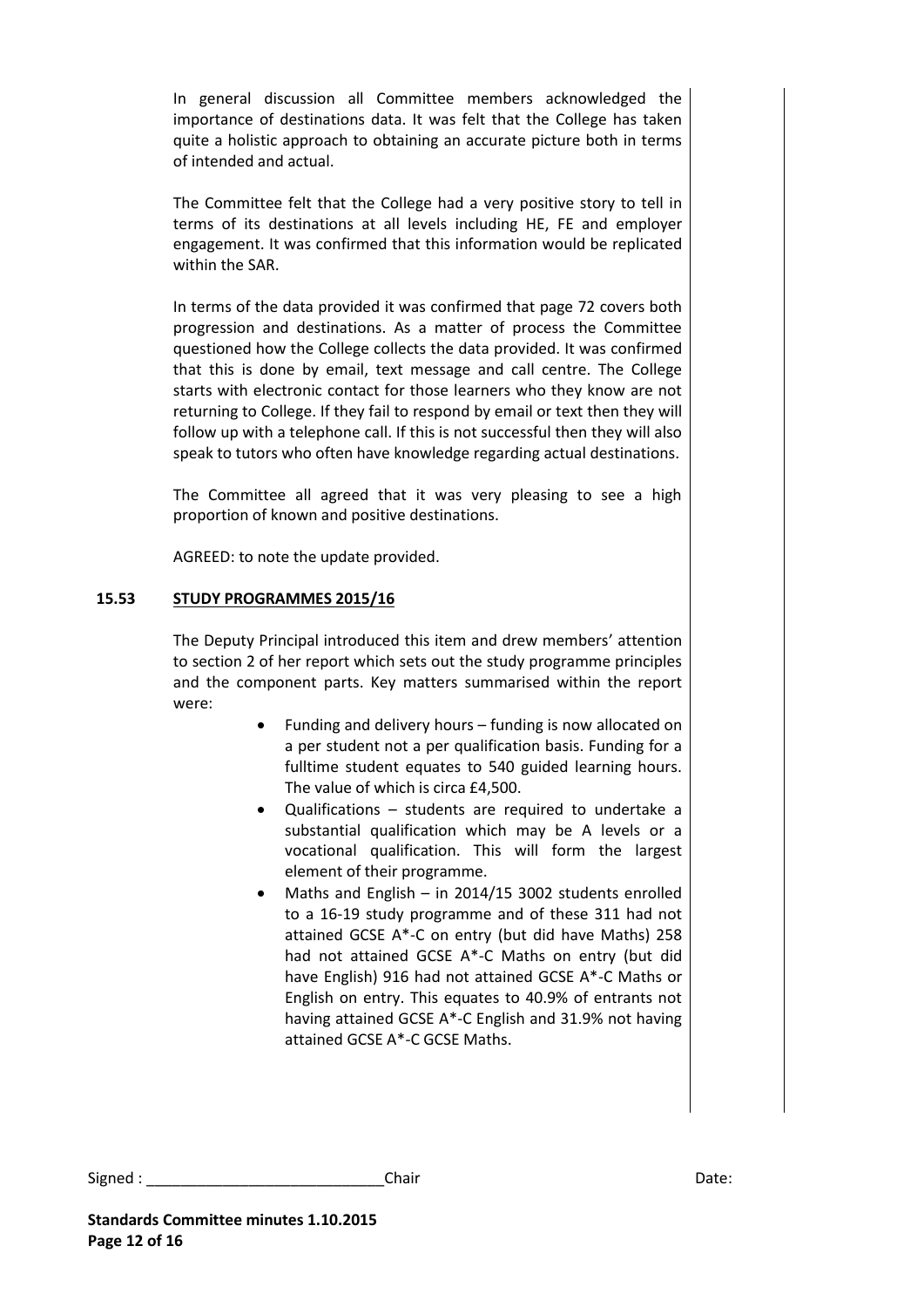The Committee acknowledged the scale of the challenge and the sheer volume/numbers of students that would have to be supported and accommodated in relation to GCSE Maths and English.

- Table at the bottom of page 84 provides the grade profile for GCSE Maths and English.
- In June 2014 the Maths and English staff were brought together in to a central team to deliver GCSEs and Functional Skills across the College based provision. At the start of the 14/15 academic year the College experienced a range of issues with staffing, particularly the inability to recruit sufficient and appropriately qualified and experienced staff to deliver these subjects. Due to the increase in requirement for all students to continue to study Maths and English if they had not attained a grade A\*-C GCSE this led to a national recruitment challenge. A curriculum manager for English and Maths was appointed in October 2014 to strengthen the management of this area, however due to staff shortages and 3 long term absences much of his time was taken with teaching during that year.
- In terms of the statistics presented at 7.4 it was agreed that Maths was a concern.

Work experience/work placements:

- Within the College the terms work experience and work placement are differentiated to ensure that all elements of work related learning are captured. Work placement is a term used for an external work placement whereas work experience is a term used to capture all other elements including guest speakers, visits to industry, the use of live project briefs which are set by industry and have realistic industry timescales and a range of other related activity. Many students undertake realistic work experience within the College facilities including the restaurant and hair and beauty salons. Unfortunately Ofsted are unwilling to classify this type of experience as work experience as it is not external to the College and is seen as being too supported.
- A number of programmes include mandatory work placements e.g. child care, health and social care, early years, this will explain why there is a much higher participation rate in certain programmes.
- In some curriculum areas it is very difficult to source work placements and this is a national issue.
- To improve the position for 15/16 the central work placement team has been increased from 1.5 to 3 FTE to support the sourcing of placements.

```
Signed : ____________________________Chair Date:
```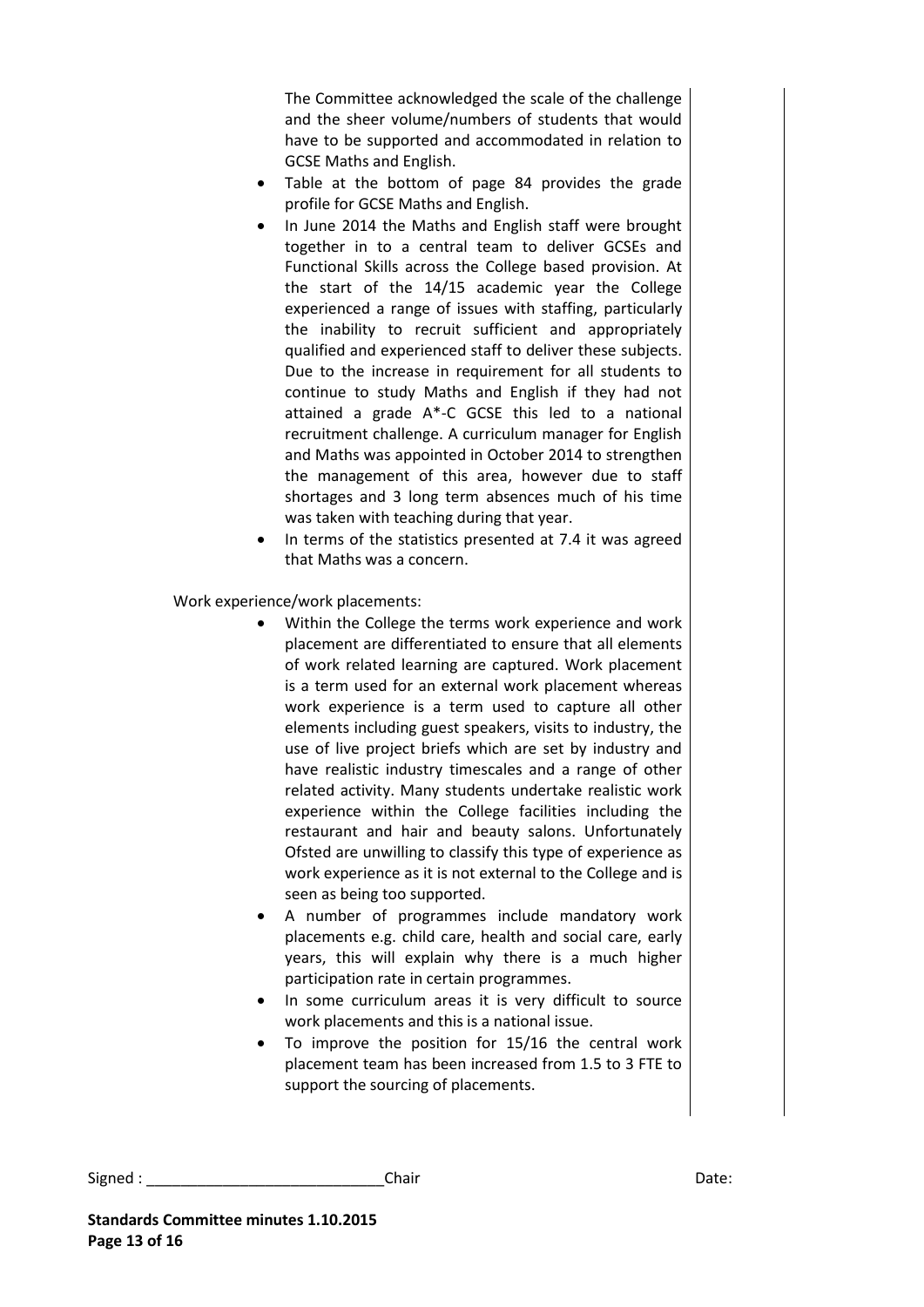|                                                               | Wider learning (non-qualification activity) $-$ wider<br>learning is any activity which is not the main qualification<br>nor Maths and English. It can include a number of things<br>work<br>placements,<br>work<br>including<br>experience,<br>volunteering, citizenship, UCAS application, enterprise<br>and a range of other activities.                                                                                                                                                                                                                                                                                                                                                                                                                                                                                                                                                                                                                                                                                                                                                                                                                                                                                                                                                                  |                     |                             |
|---------------------------------------------------------------|--------------------------------------------------------------------------------------------------------------------------------------------------------------------------------------------------------------------------------------------------------------------------------------------------------------------------------------------------------------------------------------------------------------------------------------------------------------------------------------------------------------------------------------------------------------------------------------------------------------------------------------------------------------------------------------------------------------------------------------------------------------------------------------------------------------------------------------------------------------------------------------------------------------------------------------------------------------------------------------------------------------------------------------------------------------------------------------------------------------------------------------------------------------------------------------------------------------------------------------------------------------------------------------------------------------|---------------------|-----------------------------|
|                                                               | In general discussion the Committee questioned whether the College<br>was able to measure value added. It was explained that this would be<br>very hard to do as the College does not receive any information in<br>relation to how far students missed the grade boundary by at school. It<br>was explained that Ofsted do not base their results on value added in<br>any event and that student outcomes are what is important in terms of<br>sector comparisons.                                                                                                                                                                                                                                                                                                                                                                                                                                                                                                                                                                                                                                                                                                                                                                                                                                         |                     |                             |
|                                                               | It was confirmed that the 2014/15 in year progress in relation to study<br>programmes would be reported in February and May/June of this year.                                                                                                                                                                                                                                                                                                                                                                                                                                                                                                                                                                                                                                                                                                                                                                                                                                                                                                                                                                                                                                                                                                                                                               | Deputy<br>Principal | Feb and<br>May/June<br>2016 |
|                                                               | AGREED: to note the update provided.                                                                                                                                                                                                                                                                                                                                                                                                                                                                                                                                                                                                                                                                                                                                                                                                                                                                                                                                                                                                                                                                                                                                                                                                                                                                         |                     |                             |
| 15.54                                                         | <b>SAFEGUARDING UPDATE</b>                                                                                                                                                                                                                                                                                                                                                                                                                                                                                                                                                                                                                                                                                                                                                                                                                                                                                                                                                                                                                                                                                                                                                                                                                                                                                   |                     |                             |
| $\bullet$<br>$\bullet$<br>$\bullet$<br>$\bullet$<br>$\bullet$ | The Deputy Principal introduced this item and key matters noted were:<br>The Safeguarding Group will meet termly during 15/16.<br>Councillor Diana Meale is the Link Governor for Safeguarding and<br>is a member of the steering Committee<br>'Keeping Children Safe in Education' the statutory guidance for<br>schools and Colleges July 2015 replaces the previous versions<br>and has been circulated to all staff and Governors.<br>In June 2015 Ofsted published 'Inspecting Safeguarding Early<br>Years Education and Skills Settings'. This sets out the key points<br>the inspectors will consider when inspecting safeguarding.<br>College policy and procedure $-$ the revised safeguarding policy<br>statement was approved by the Board at its meeting on 17 <sup>th</sup><br>September 2015. Members' attention was drawn to appendix B<br>which sets out the procedure, this provides the Committee with<br>assurance regarding the processes in place.<br>Prevent training continues for staff and is also available to<br>Governors. ETF have now published their long awaited online<br>training packages and these are available to Governors who<br>haven't been able to attend the face to face training. Student<br>tutorials and increased awareness continues to be a focus for the |                     |                             |

**Standards Committee minutes 1.10.2015**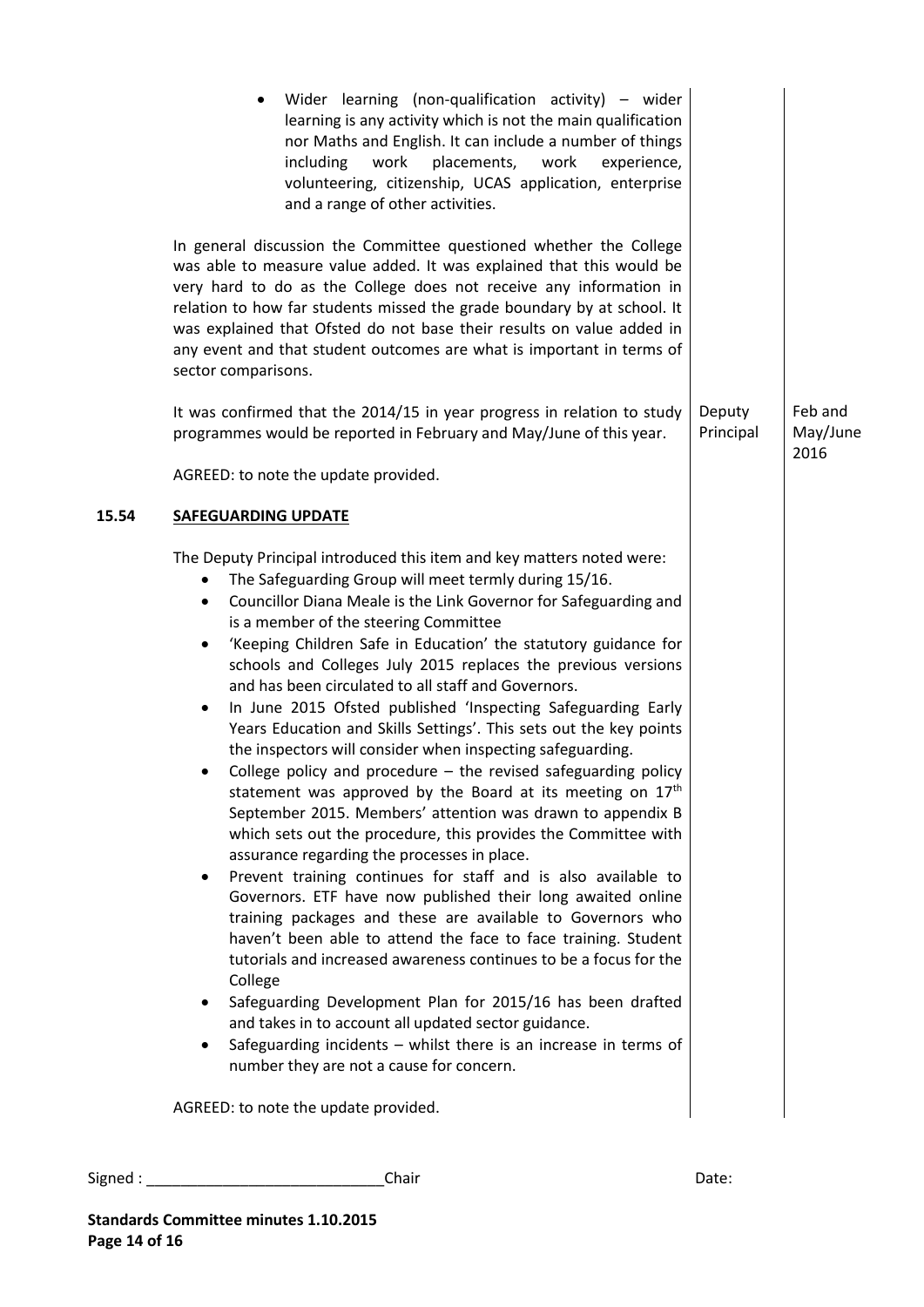#### **15.55 PARTNER PROVISION QUALITY ASSURANCE UPDATE**

The Director for Employer Engagement introduced her report and drew a number of matters to members' attention. Success rates up to period 13 are: apprentices overall 78% and timely at 65%. NVQ in the work place: overall 97% and timely 86%.

ALR overall is 94%, traineeships 84% overall and ESF 83%. The expectation is that the yearend success rates will be better than the prior year and will be well above nationals.

Partnership risks framework for 2015/16 – the partnership risk framework has been completed and shared with all appropriate teams. There are a total of 50 partners on the subcontractors declaration list of which 33 had been issued a new starts contract for 15/16 and 17 partners have a carryover contract only. Once continuing learners have completed, their contracts will cease. Partners continue to contribute significantly against the contracts within the organisation on a national scale and in specialist sector areas across the contracts of apprenticeships (84% partner delivered) NVQ in the work place (54% partner delivered) and ALR (83% partner delivered). Financially partners have been allocated approximately £20 million in 14/15 and therefore performance remains a key priority.

All partnership provision is subject to stringent due diligence, ongoing performance management and quality review. The outcomes of which are used effectively to make decisions about the partner cohort in relation to maintaining, growing or ceasing relationships. During 14/15 13 partners were approved as new partners and 35 partners were rejected.

During 14/15 the College asked notified by the SFA to conduct two separate irregularity investigations on current partners. At the time of this meeting one investigation has concluded with no further action being taken and the other is to be completed shortly.

The Director for Employer Engagement indicated that the partner SAR validation had occurred today and that she was incredibly pleased to see the distance that partners have travelled and it was a really positive outcome.

AGREED: to note the content of the update provided.

## **15.56 ANY OTHER BUSINESS**

As a matter of additional business the Clerk took the opportunity to circulate an updated Committee Work Plan following the decision to reduce the number of meetings in the year from 5 to 4.